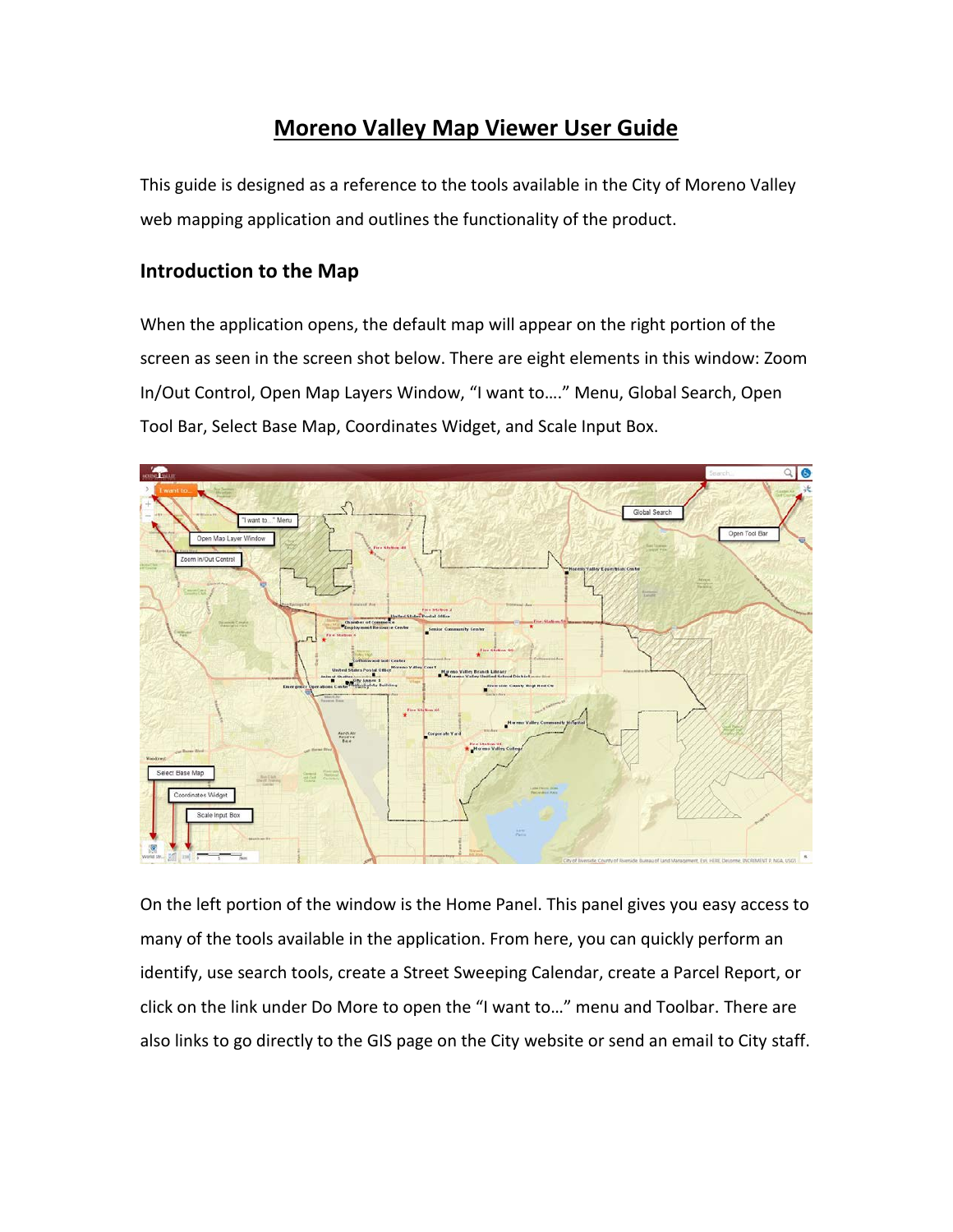Home

Welcome to the Moreno Valley This map viewer enables you to find out information about the area, create reports such as your street sweeping schedule, build your own custom maps and more. Get started now: **O** Learn about the map Click, tap or draw a rectangle on the map to identify features. P. Find a location Use a search tool to find a specific street, address, APN or tract. Get your street sweeping calendar View or download your calendar to find out when your street is being swept. **IFO** Create a parcel report View or download a comprehensive report of a specific parcel. **OO** more The I want to... menu provides access to step-by-step activities and features (via the toolbar) to help you explore and interact with your map.

Find out more about Moreno Valley GIS or contact us.

Disclaimer

The viewer automatically opens up on the Base Map theme with a few layers turned on for reference. By default, the World Street Map is turned on as the background image; however, it can be changed to the City of Moreno Valley imagery by clicking on the Select Base Map button in the lower left corner of the screen. Changing it here will only be for the current session and will have to be checked on each time a new browser window is opened.



Once the desired background theme is selected, open up the Map Layers Window by either clicking on the arrow in upper left corner of the map, or selecting Change Visible Map Layers in the "I want to…" drop down menu.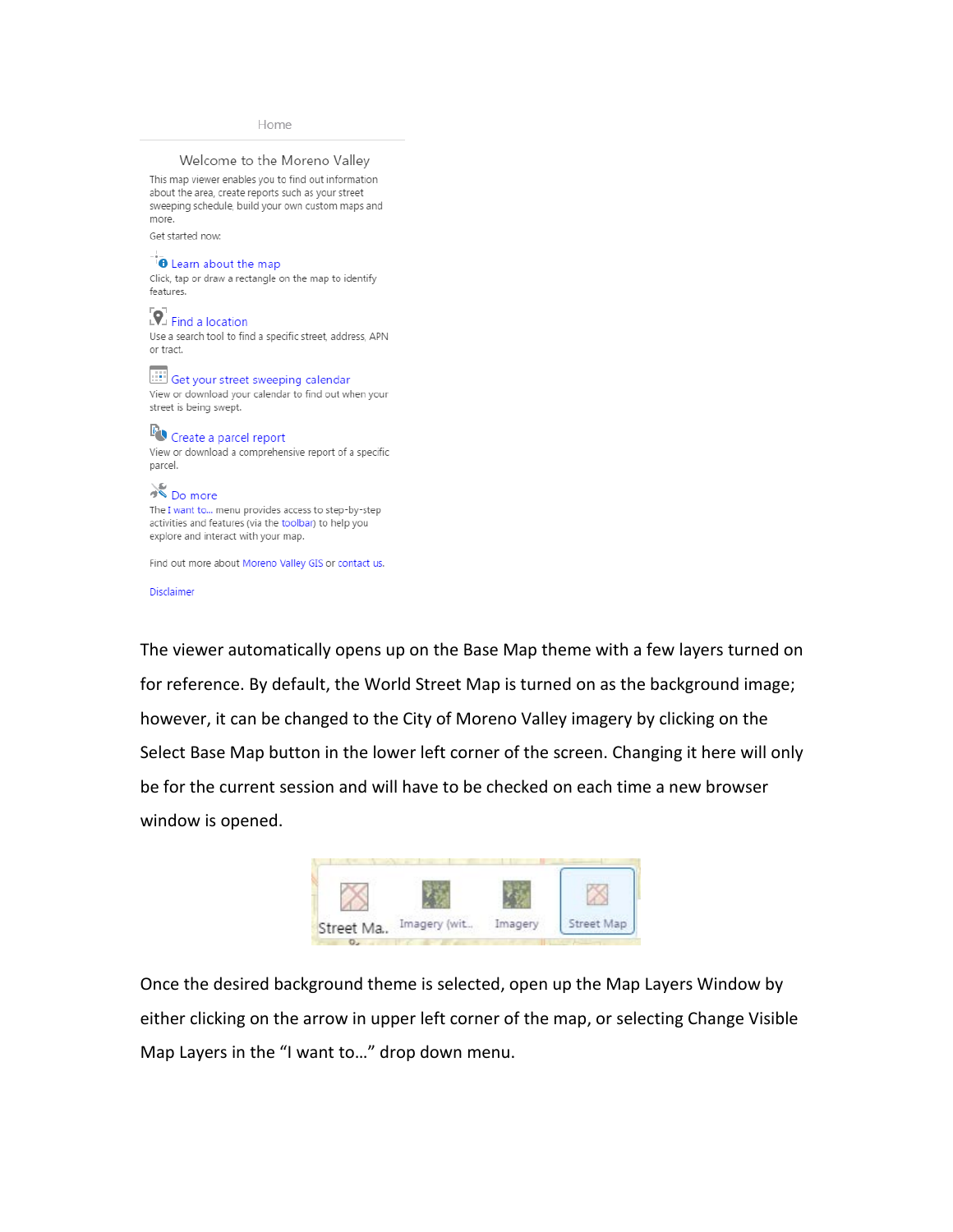In the Map Layers Window, the data layers can be turned on/off, the background can be changed or turned on/off, the legend window can be opened/closed, and the Map Theme can be changed. In this window, there is also the ability to make the layers transparent if you want to see a data layer underneath the top layer.



Here is an example of the transparency set on the Base Map theme with the Trash Day layer turned on so the imagery can be seen underneath:

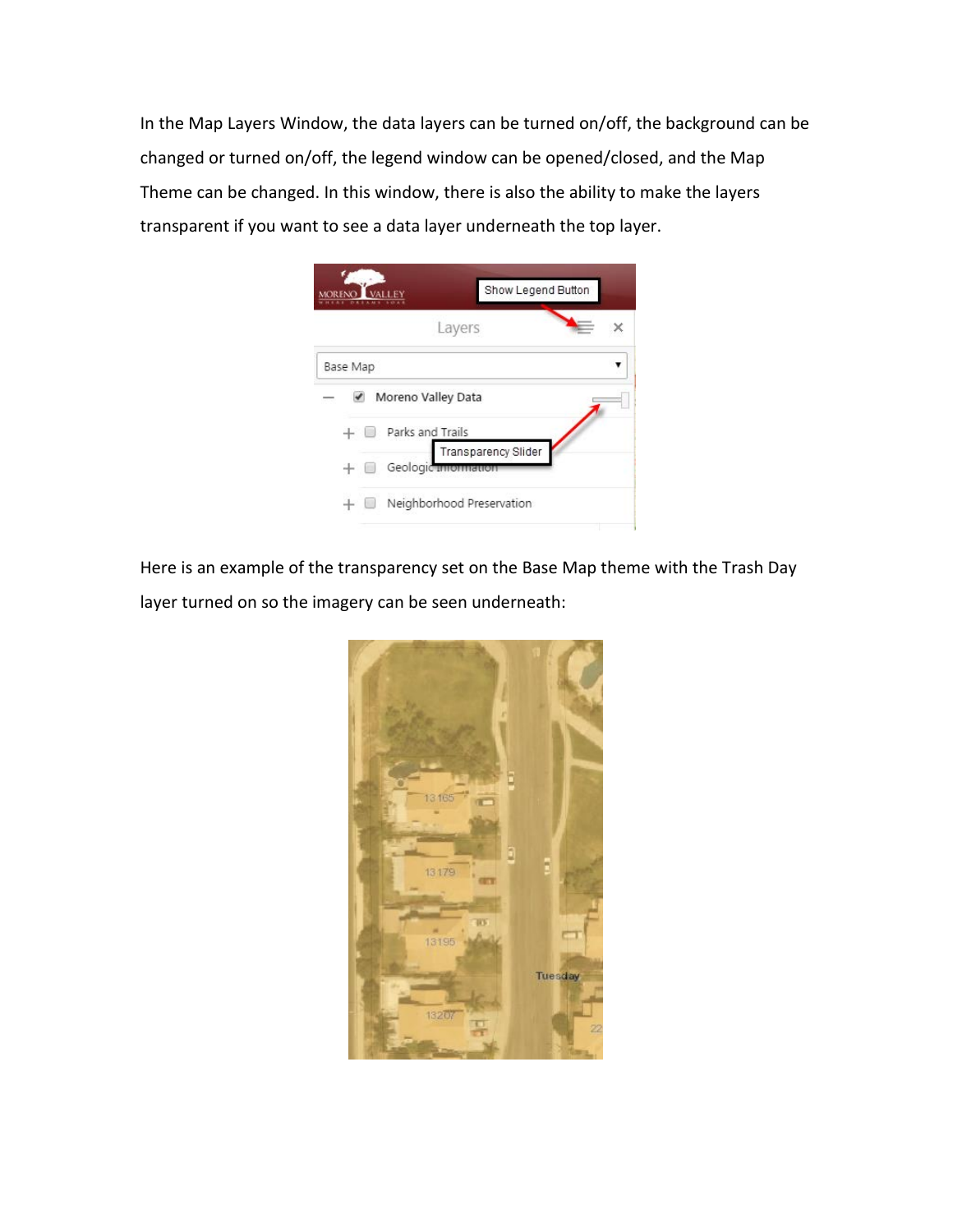Once layers have been turned on, use the Zoom In/Out control located on the left side of the map to get to the desired viewing level. The scroll button on the mouse also has the Zoom In/Out functionality. Another tip, hold down the shift key and drag a box around area of interest with the mouse to Zoom In. To Zoom Out, hold down the Ctrl+Shift keys and draw a box around the area of interest. To pan, hold down the Ctrl key on the keyboard and move the mouse. Or, use the arrow keys to move around.

The next step is to open the Toolbar. This can be opened by clicking on the Open Tool Bar Button in the upper right corner of the map, selecting Do More in the Home Panel, or by selecting Use Tools to Get Stuff Done in the "I want to…" drop down menu. The tool bar will appear across the top. There are five different ribbons that contain the tools: *Getting Around, Search, Report, and Advanced Tools.*

#### **Getting Around Tab**

The Getting Around tab of the toolbar contains tools to facilitate navigation. Most of the tools are activated when you click them.



The tools in this tab are grouped into these sections:

- **Navigation Tools**: Tools for panning, zooming, and jumping to specific extents.
- **Location**: Find information at a particular point clicked on the map.
- **Linked Maps**: Display external map services and interact with them as part of the existing map view.



This opens up the Home panel where tools and reports can be easily accessed.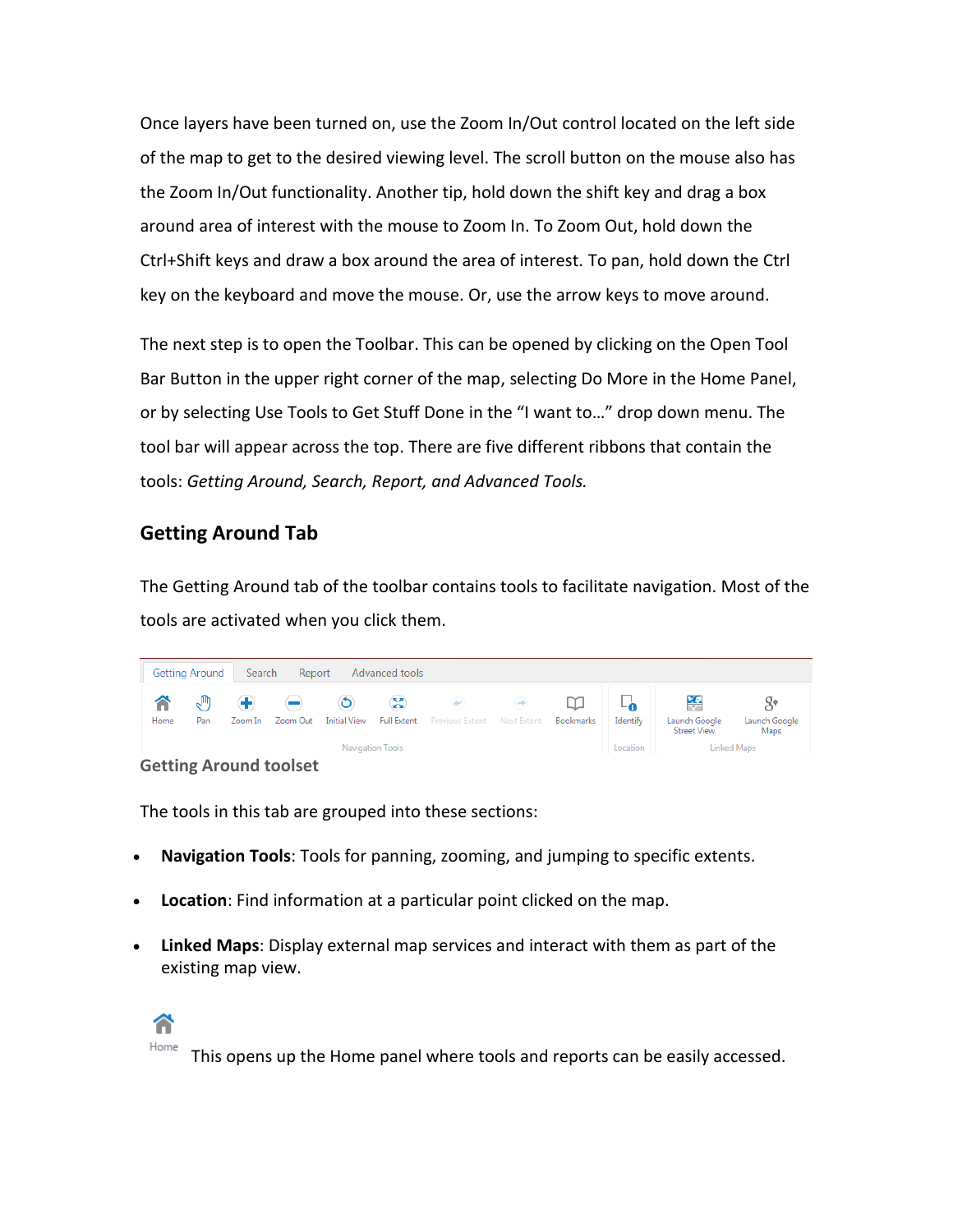ê

 $\bigoplus$ 

 $\left( \begin{matrix} \rule{0.3cm}{0.15mm} \rule{0.1cm}{0.15mm} \rule{0.1cm}{0.15mm} \rule{0.1cm}{0.15mm} \rule{0.1cm}{0.15mm} \rule{0.1cm}{0.15mm} \rule{0.1cm}{0.15mm} \rule{0.1cm}{0.15mm} \rule{0.1cm}{0.15mm} \rule{0.1cm}{0.15mm} \rule{0.1cm}{0.15mm} \rule{0.1cm}{0.15mm} \rule{0.1cm}{0.15mm} \rule{0.1cm}{0.15mm} \rule{0.1cm}{0.15mm} \rule$ 

 $\circledcirc$ 

(53)

↩

Pan Use the Pan tool to move the map in any direction. Click on the tool and then click inside the map to drag the map in any direction. If you have used any other tools, you must click back on the Pan tool to resume panning. Another way to pan is to use the arrow keys on your keyboard.

Zoom In Zoom into an area on the map. Either drag a box or just click within the map to zoom in. Alternatively, hold the Shift key down on the keyboard and draw a box in the map to zoom in or use the "plus" key on the keyboard (near the number pad) to zoom in.

Zoom Out Zoom out of an area on the map. Either drag a box or just click within the map to zoom out. Alternatively, hold the Ctrl+Shift keys down on the keyboard and draw a box in the map to zoom out or use the "minus" key on the keyboard (near the number pad) to zoom out.

Initial View This will take you to the original extent of the map as it was when it was first opened.

**Full Extent** This will take you to the full extent of the map. It zooms farther out to give a better reference of location to other cities.

Previous Extent Works similar to an internet browser and will take you back to the previous

extent.

(→ Next Extent

Works similar to an internet browser and will take you to the next extent.



 Create a bookmark to jump to a certain map extent. Click on the plus button on the left hand side of the window to add a new bookmark and give it a name.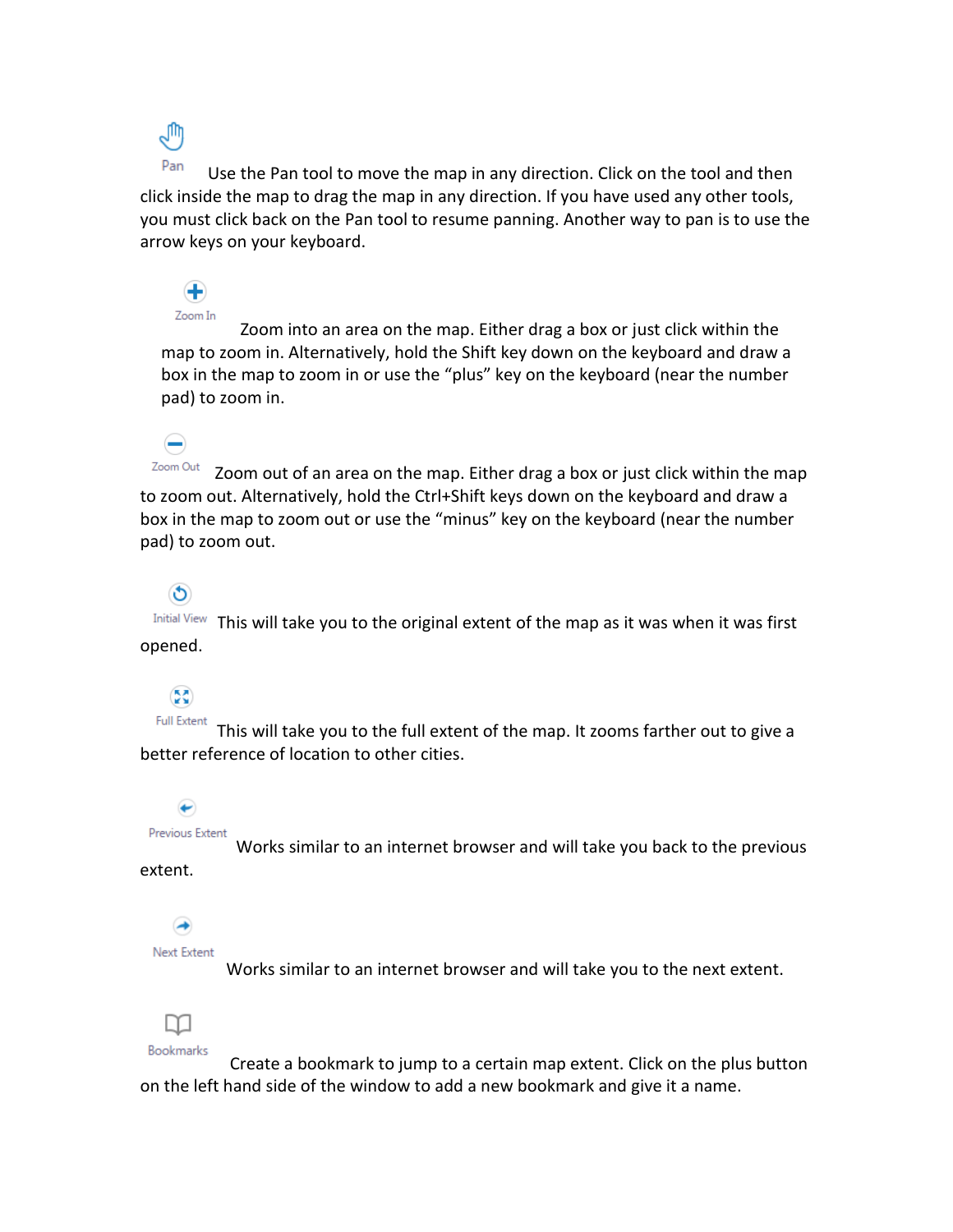

Use this tool to identify features on the map. Select this button and then click on a feature or drag a box around several features. All features that fall within the point or box selected will display in the results window.



Linked Maps Access Google Maps from the current location in the map viewer. A new window with Google Maps will appear at the bottom of the screen creating a split view. The map view and Google Map will synchronize so as you move around in one map, the location will be the same in both views.



Access Google Maps from the current location in the map and utilize all the Google Map tools. This tool will open up a new window displaying Google Maps. This option does NOT synchronize.

### **Search Tab**

The Search Tools tab of the toolbar contains preconfigured searches to help you quickly find information.



**Search toolset** 

 $\cdot$ 

The Search Tools do not change with the themes. Although you can perform a search while in any of the theme, you may not see the results if you are in the incorrect theme. The table below outlines the functionality of the Search Tools.

For Street Type in the name of a Street. The fields auto populate so as you type, possible matches appear.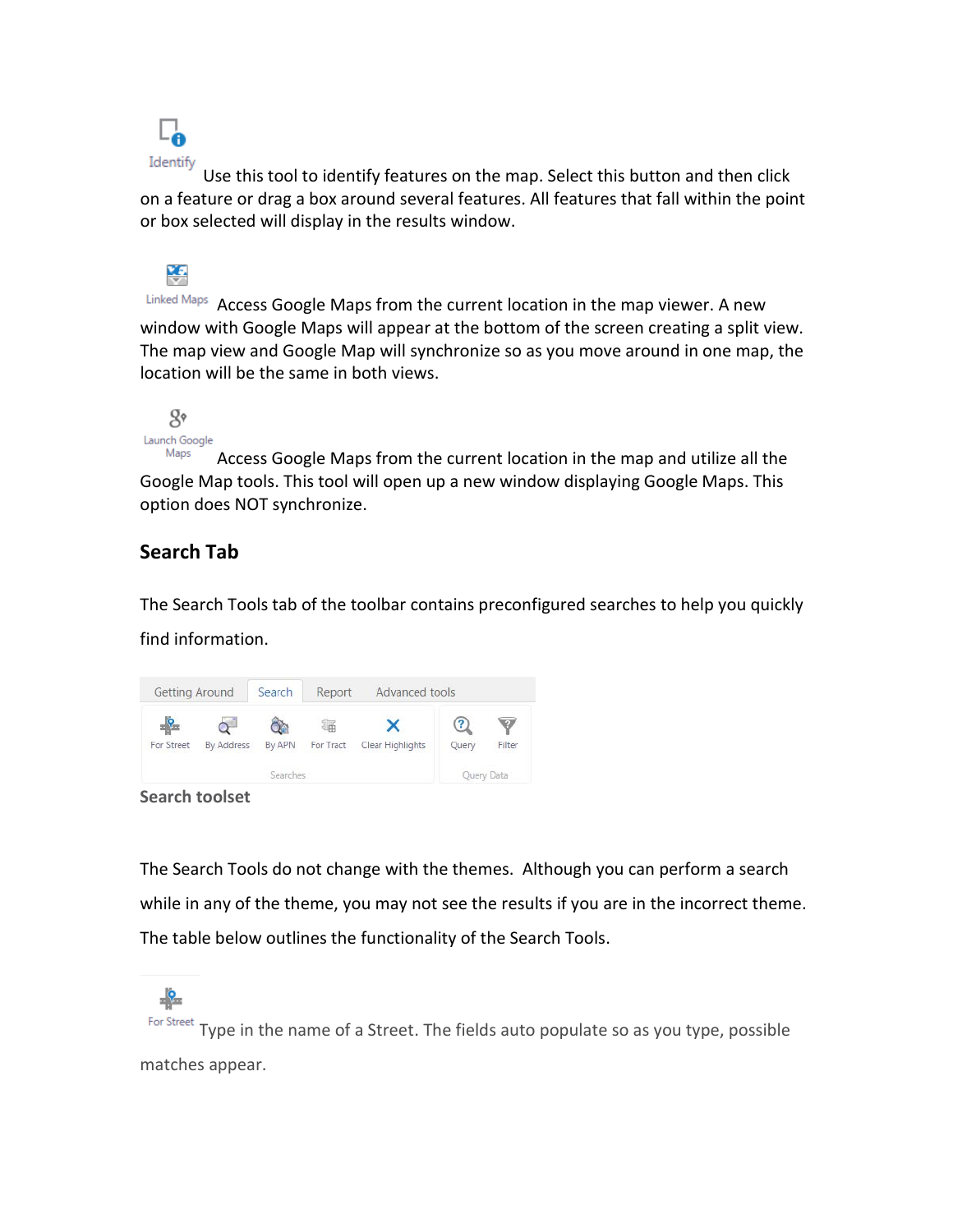$\alpha$ <sup>-1</sup>

By Address Type in the Address and Street. The fields auto populate so as you type, possible matches appear.

# $\hat{\sigma}$

By APN Type in an APN (Assessor Parcel Number). The fields auto populate so as you type, possible matches appear.

# 羈

For Tract Type in a Tract Number. The fields auto populate so as you type, possible matches appear.

#### ×

Clear Highlights Clear selected features in the map.

### $\odot$

 $\blacktriangledown$ 

Query Use the query tool to do searches on data fields that cannot be done with the predefined search tools. This tool allows you to specify the layer, field, and values.

Filter The filter tool is used to create subsets of data that will be used for queries and analysis. By creating a filter, unwanted data in the specified layer will not show on the map.

### **Report Tab**

The Report tab of the toolbar contains tools where the user can print maps, create parcel reports, mailing lists, street sweeping calendars, and export parcel information.

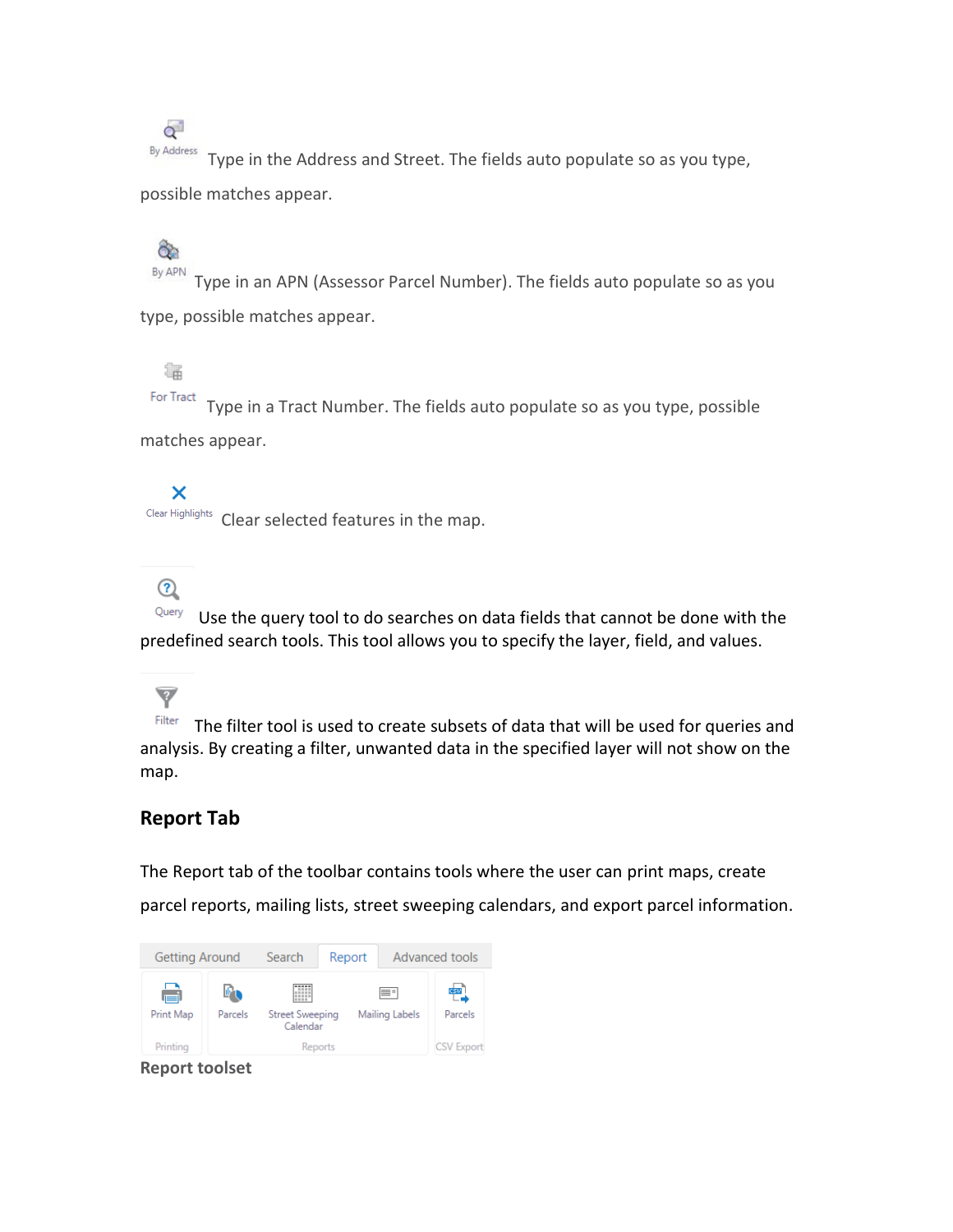

Print Map The print map button will open a dialog box where layout size can be selected along with the print resolution and scale. Fill in the title box and notes to customize the map.



Parcels

 Enter an address or APN and a parcel report will be generated to include information such as assessor, zoning, council district, and trash pick-up day.



Calendar Enter an address to view or print out a calendar of the Street Sweeping schedule.

E-

Mailing Labels Select an area using the geometry tools in the wizard and export out a pdf or csv file of formatted addresses.



Parcels Export Parcel Information to a CSV file. Data is captured with a user designated graphic shape or allows the user to export data that is in the current extent.

### **Advanced Tools Tab**

The Advanced Tools tab of the toolbar contains tools to draw, measure, add GIS data layers, and export a map view.



**Advanced Tools toolset** 

The tools in this tab are grouped into these sections:

 **Draw and Extract**: Provide tools for creating, formatting, and editing annotations to the map, including shapes and text. Some tools in this section are active only when an annotation on the map exists and is selected. Export drawings that are created into a shapefile format which can then be added into a GIS program such as ArcMap.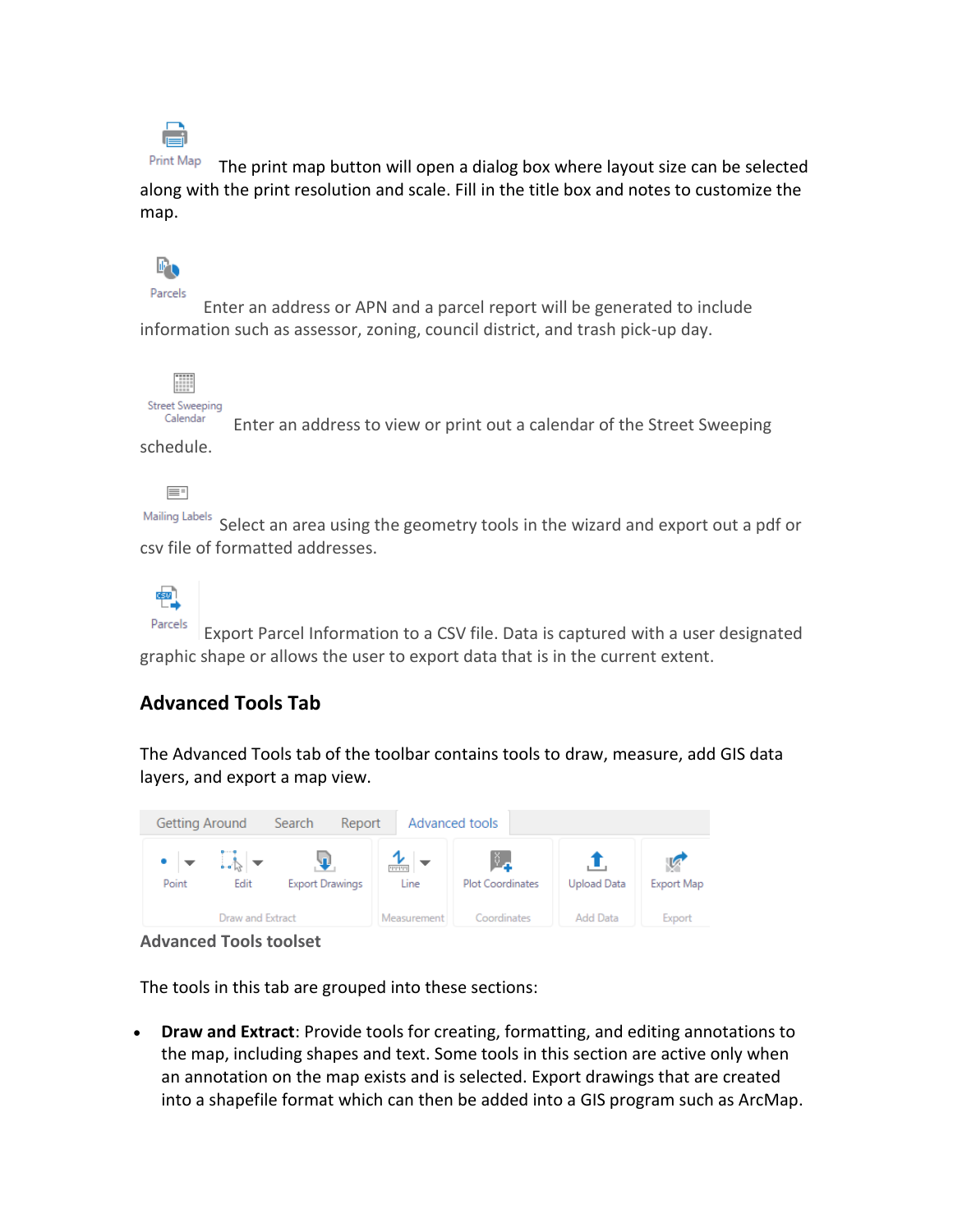- **Measurement**: Measure distances or areas that you draw on the map.
- **Coordinates:** Enter and plot coordinates in a variety of coordinate systems.
- **Add Data:** Add different types of data to the map.
- **Export:** Export the current map image, with any additional markup, to common image formats.



Rectangle The drawing toolset allows you to create graphic shapes and text on the map. Click the shape that you want to use and a box will appear to the left of the drawing tools where the color and line thickness can be designated (the settings may differ depending on the tool).



 $E_{\text{start}}$  Edit allows you to reshape a drawing, Erase allows you to select a drawing and delete it, Clear will delete all the graphic drawings on the map at the same time.



 Extracts the markup(s) in the map and exports to a shapefile which can be imported into a GIS application.



 $\Box$  Measure distances between two features by creating a

line segment on the map or measure an area by creating a polygon around an area of interest.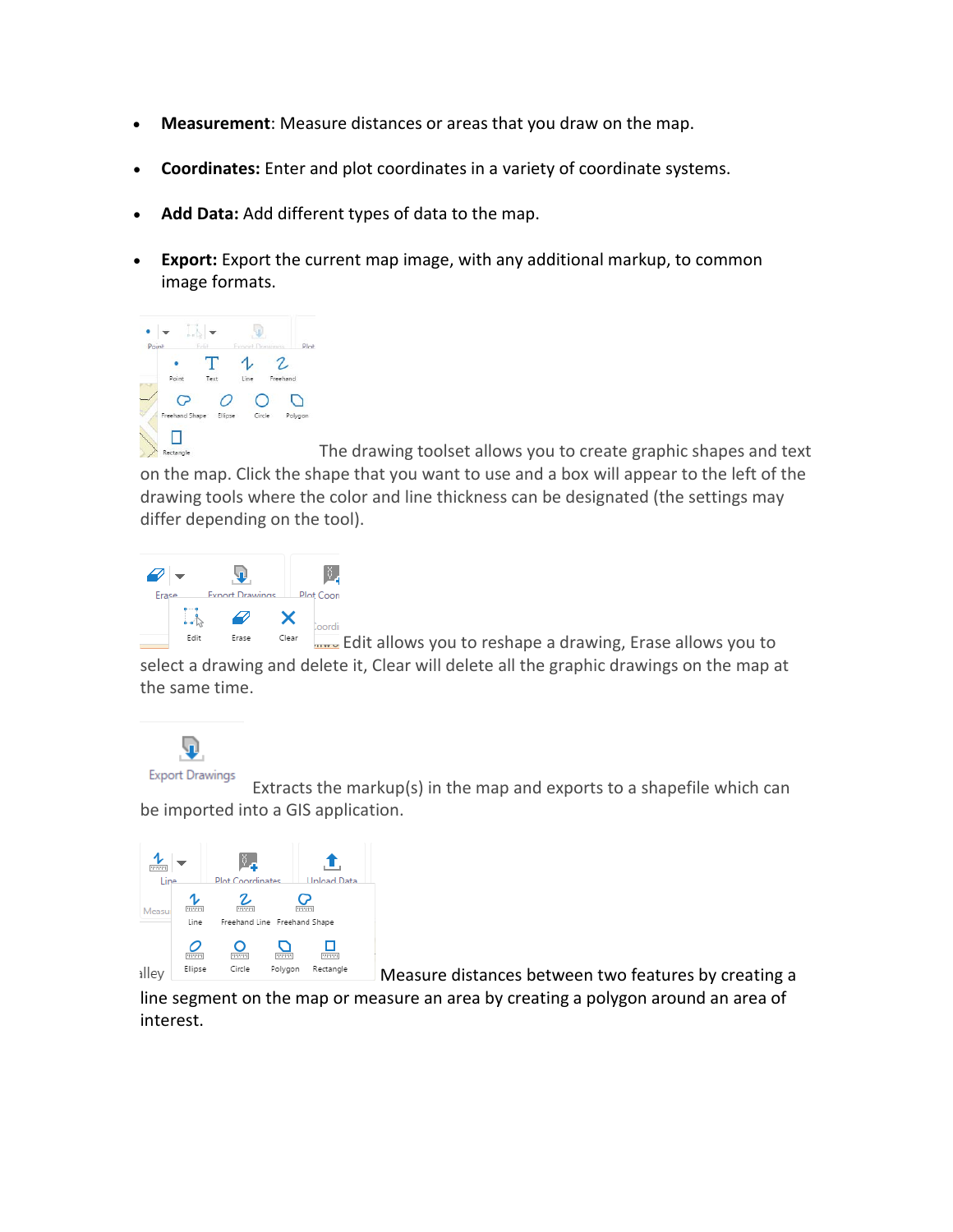

Coordinates Allows you to add latitude, longitude points to a map. In the window, select the coordinate system, type the latitude and longitude in the window or click on the

map to automatically populate the values. Click on the ellipsis button  $\|\cdot\|$  to open up the menu to hide, edit, or delete the information from the map.

土 Upload Data Choose files from your computer to overlay onto the map. Supported file types are .csv, .kml, .shp, .gpx, or a .zip file containing a FileGDB or shapefiles.



Export Map This button creates a screen shot of the map view that can be shared with other users, put into an email, or a document.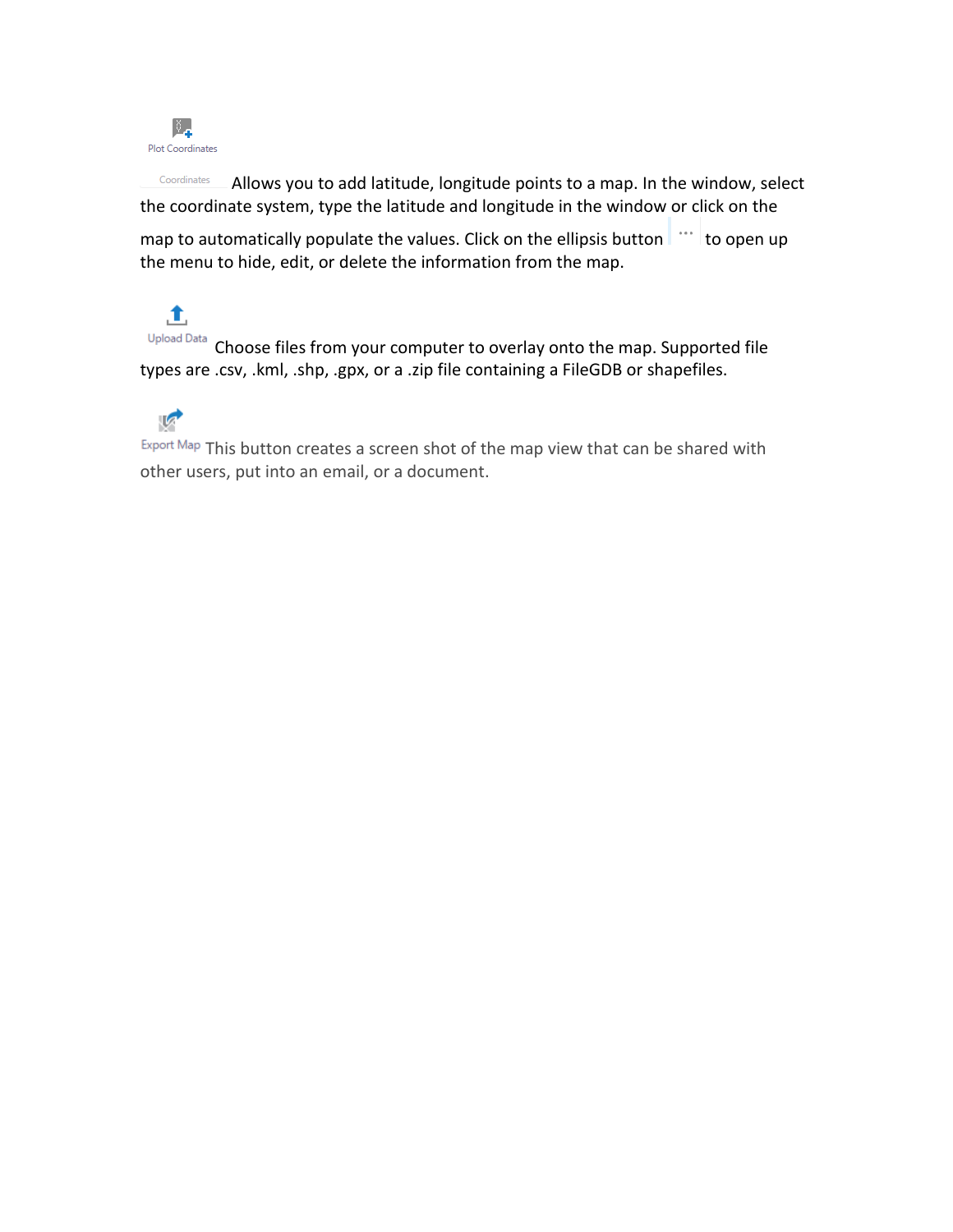# **Layer Examples in Each Theme\***

Base Map:

- Aqueduct Bike Trail
- Master Plan of Trails
- Street Lights
- Curb Lines
- Parcels
- Faults
- Fault Zones
- Building Footprints
- MVU Service Area
- CDBG Target Areas
- Focus Neighborhoods
- Schools
- Parks
- Council Districts
- Tracts
- Trash Pick Up Boundaries
- Street Sweeping Boundaries

- Zoning:
- Mixed Use District
- Zoning ISA
- Zoning AICUZ
- Medical Overlay
- Zoning PUD
- Zoning
- Primary Animal Keeping Ordinance Areas
- Parcels
- Tracts
- Building Footprints

Special Districts:

- CFD Layers
- LMD Layers
- Zone D
- Zone E
- Zone M
- Zone S

\*Due to the large amounts of data in each map, all layers are not listed. This is just a sample of what is contained in the theme.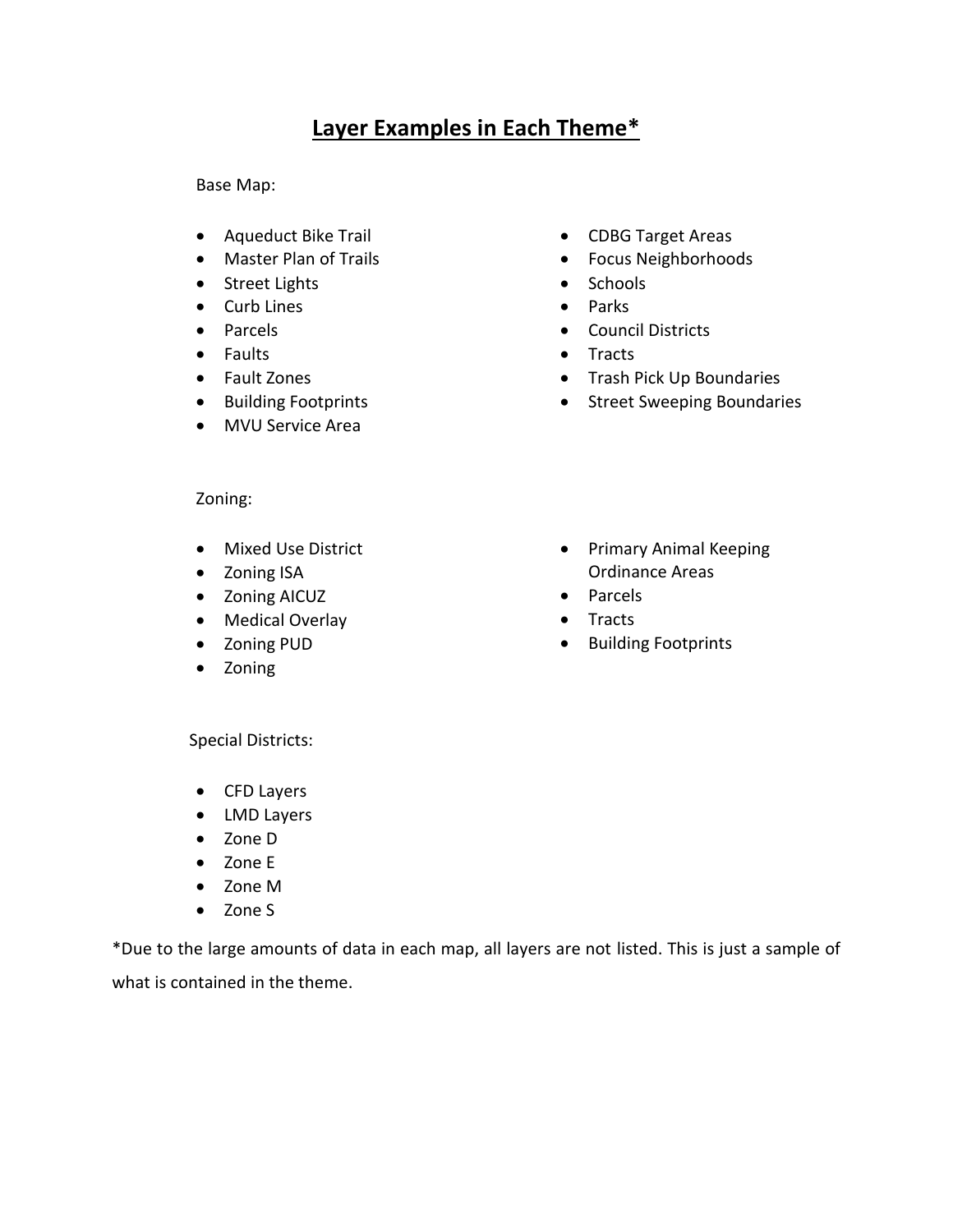### **Exercises**

In this section, the steps to some of the most common mapping functionality have been outlined.

- **1. I want to create a mailing list. How do I create a list of the addresses that are within 100ft of 13671 Frederick St?**
- a) Select the "Base Map" Theme from the Map Layers Drop Down Window.
- b) Open the toolset by clicking on the  $\mathbb R$  button in the upper right corner of the map or by going to the I Want To… pull down menu and selecting Use Tools to Get Stuff Done.
- c) Select the "Search" tool tab and click on the "By Address" button. Begin typing in the street address in the Street Address box and the address will begin autocompleting. Select the correct address and click on "Search."
- d) The parcel will be selected and the map will zoom to the parcel. Next, click on the Export to CSV link under the Assessor Parcel Number and address.

```
13671 FREDERICK ST MORENO VALLEY
Street Sweeping Calendar
Create Parcel Report
Export to CSV
```
- e) Enter the desired distance for the buffer. This will create a polygon around the parcel and create a table of the parcels that intersect that buffer. For this example, enter 100 and press continue.
- f) A hyperlink will appear that reads "Click to Download CSV". Click on it to open the table. This table can be imported into another software program to generate mailing labels.
- **2. How do I create a Street Sweeping Calendar (Example address: 10511 Village Rd)?**
- a) Open any map theme to begin.
- b) Open the Home Panel.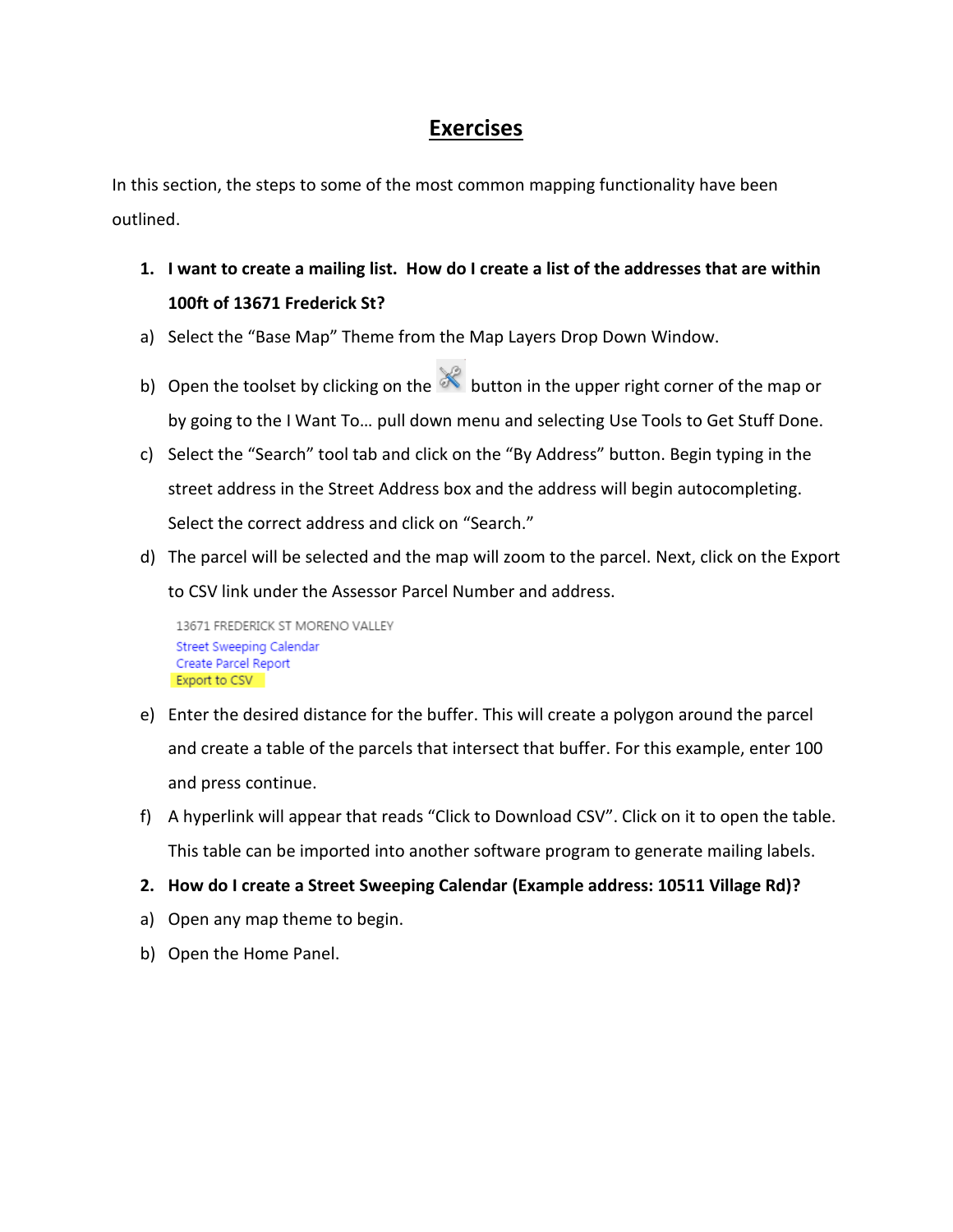- c) Select "Get your street sweeping calendar".
- d) Begin typing the address in the "Address:" box in the left window. Address information will auto-populate as more characters are added. Select the correct address.
- e) Click on "View Schedule".
- f) Once the calendar has been compiled, click on "Download Report" hyperlink to view the pdf file. The file can be printed or saved to your computer.
- g) Select the "Close" button to end the function.
- **3. How do I create a Parcel Report (Example address: 24935 Hemlock Ave)?**
- a) Open any map theme to begin.
- b) Click on the Home tab or go into Getting Around and selecting the Home button to bring up the panel.
- c) Select "Create a parcel report".
- d) Begin typing the address in the "Address:" box in the left window (or APN if available).
- e) Click on "Continue".
- f) Once the report has been compiled, select the "Click Here to View the Report" hyperlink to view the report. The file can be printed or saved to your computer.
- g) Select the "Close" button to end the function.

#### **4. How do I find the zoning for 27120 Eucalyptus Ave?**

- a) Select the "Zoning" Theme from the Map Layers Drop Down Window.
- b) The Zoning layer is on by default. Open the Toolbar if it is not open already. Select the "Search" tool tab and click on the "By Address" button. Type in the address in the "Address" box (auto complete will pop up the address), select the address, and click "Search" button. The map window will zoom to the selected address.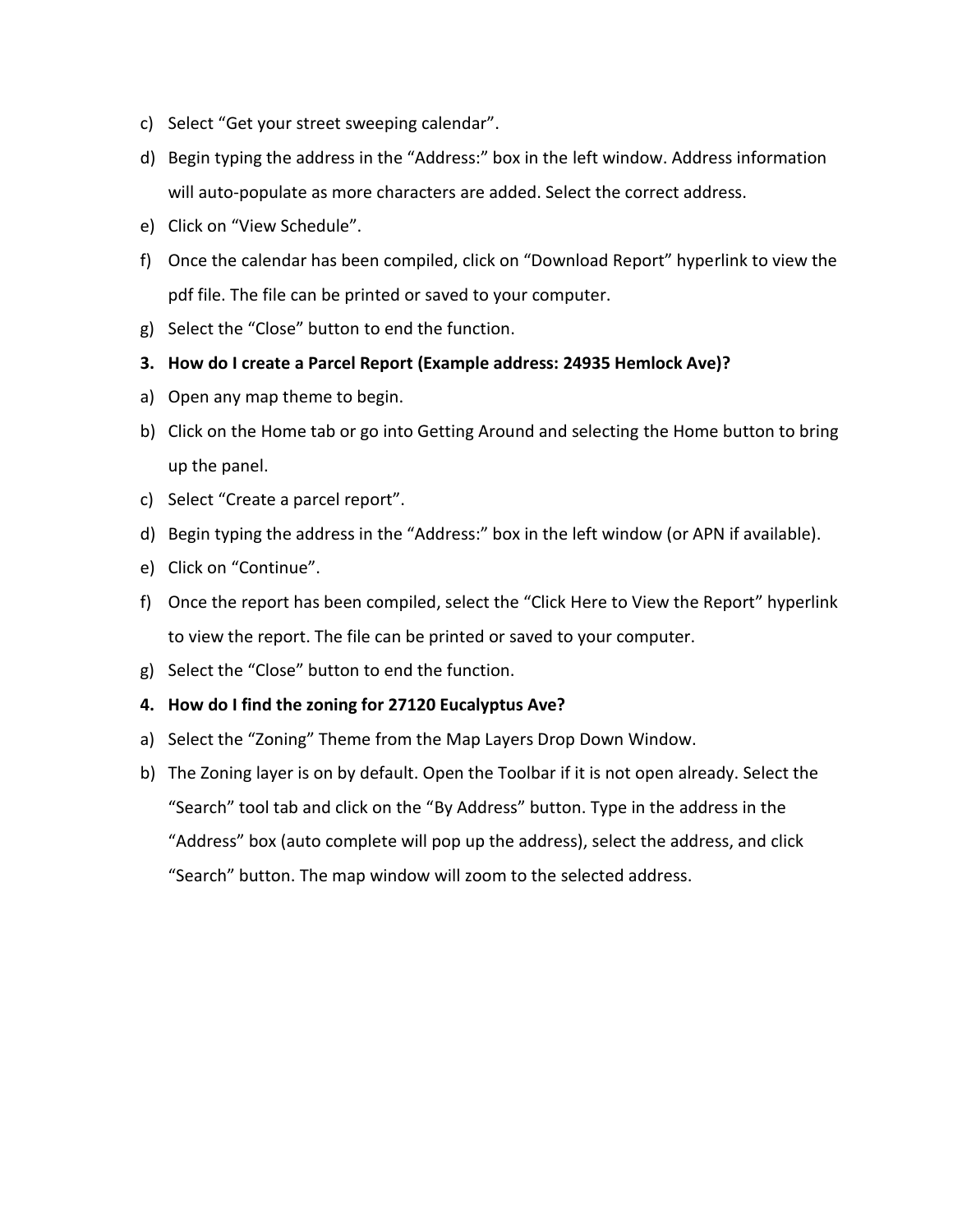- c) Right click on the selected parcel (it will appear darker than the rest) and select "What's Here" The Zoning information will appear in the Results list on the left hand side. The Zoning for this address is CC.
- d) Click on the word "Zoning" in the Results list. More information for this parcel will be listed:

|                                            | Zoning |
|--------------------------------------------|--------|
| Description<br>CC                          |        |
| Details                                    |        |
| Label<br>CC                                |        |
| General Land Use<br>Commercial             |        |
| Specific Plan                              |        |
| Original Description<br>General Commercial |        |
| Zoning A<br>CC                             |        |
| Zoning B                                   |        |

e) Alternative way to identify – Click on the "Getting Around" tab. When the ribbon opens click on "Point Identify" and then click on the parcel in the map window. The Zoning information will show up in the Results window.

#### **5. How do I create a list of Middle Schools in Moreno Valley?**

- a) Open the "Base Map" theme to begin.
- b) Go to the Global Search tool at the top of the map and type in Middle and press Enter

middle  $\mathbf{Q}$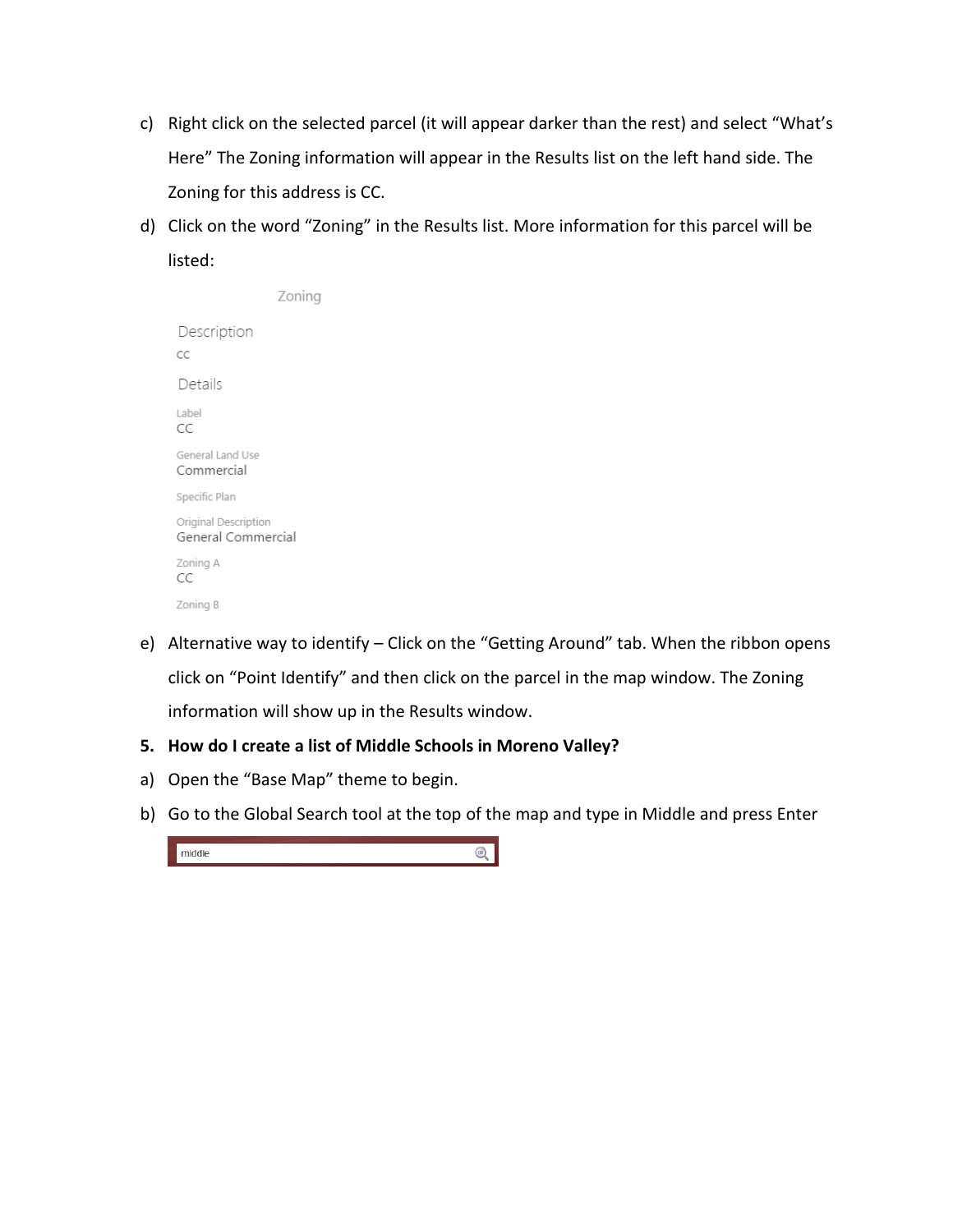c) A list of Middle Schools will be displayed in the search results window, you can also place your cursor on the school names to highlight their locations on the map or click on the school name to zoom to its location.

#### **6. How do I use the "Query Tool" to find a Parcel Tract (Example: Search for Tract 2556)?**

- a) Open the Base Map theme.
- b) Select the "Search" tab and then click on the "Query Tool." The Query window will open up with a list of options to perform a query.
- c) Click the drop down window under "Data Source:" option and select "Tracts" layer from the list.
- d) In the first drop down window select "Tract" then select "Equals" in the next drop down box, then type "2556" in the next text box. This text box should begin to auto fill as you type. Select "2556" then click the "Search" button.
- e) Tract "2556" will now be displayed in your Search Results window. Click on the pin icon

 $\mathbf{R}$ next to the word Tracts to automatically zoom to the selected tract.

#### **7. How do I use the "Query Tool" to find all parcels that are between 50 and 60 Acres?**

- a) Open any map theme to begin.
- b) Select the "Search" tab and then click on the "Query Tool." The Query window will open up with a list of options to perform a query.
- c) Click the drop down window under "Data Source:" and select "Parcels". Select "Acre" in the first drop down window. Next select the ">" greater than button in the middle box.
- d) In the far right window type "50" and click the "Add" button next to the "Field Value" window.
- e) Next click on the "Add Another Condition" button
- f) Begin the second half of the query by adding "Acre" again to your query.